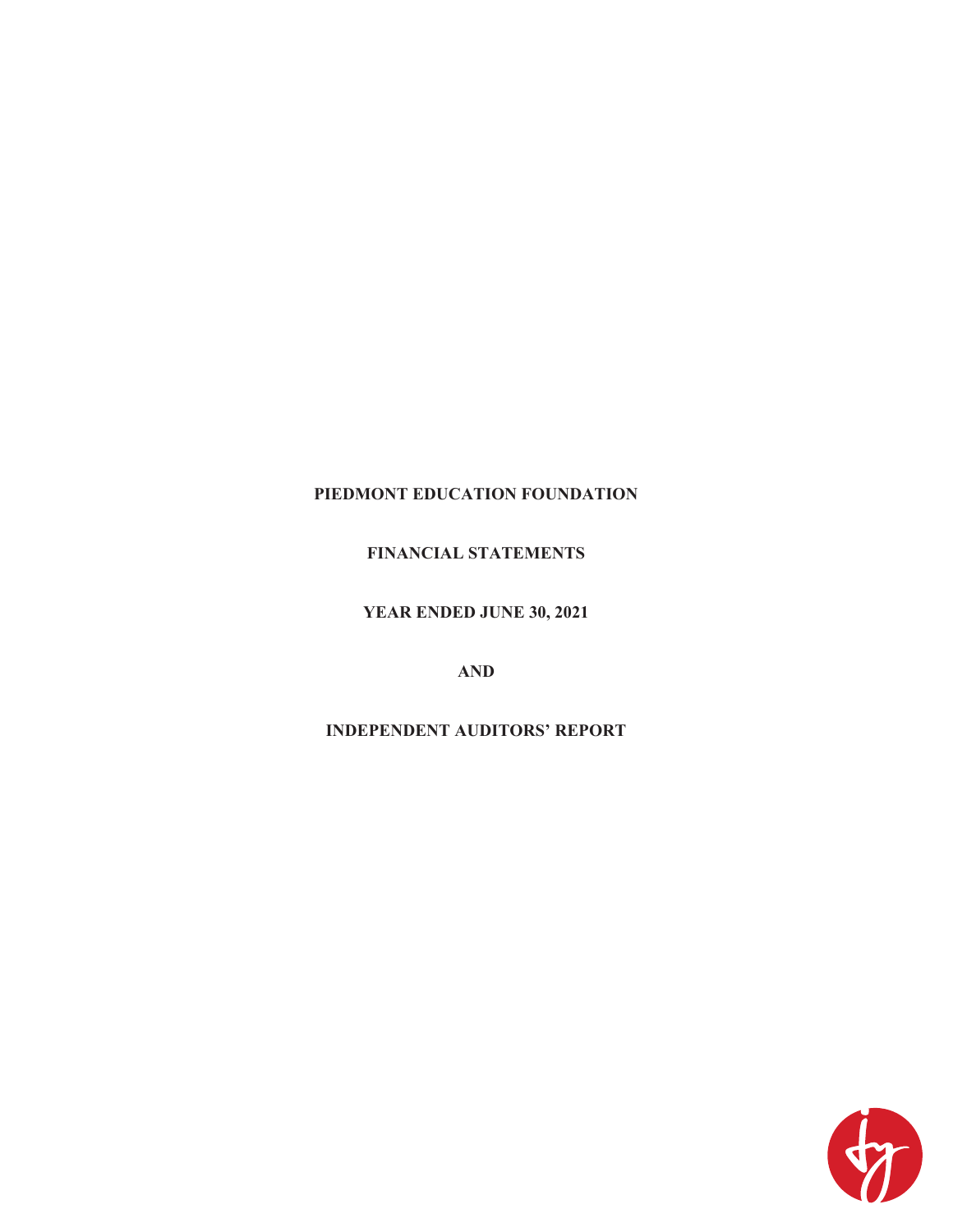## **PIEDMONT EDUCATION FOUNDATION**

# **TABLE OF CONTENTS**

| <b>Independent Auditors' Report</b>     | $1 - 2$  |
|-----------------------------------------|----------|
| <b>Financial Statements</b>             |          |
| <b>Statement of Financial Position</b>  | 3        |
| <b>Statement of Activities</b>          | 4        |
| <b>Statement of Functional Expenses</b> | 5        |
| <b>Statement of Cash Flows</b>          | 6        |
| Notes to Financial Statements           | $7 - 15$ |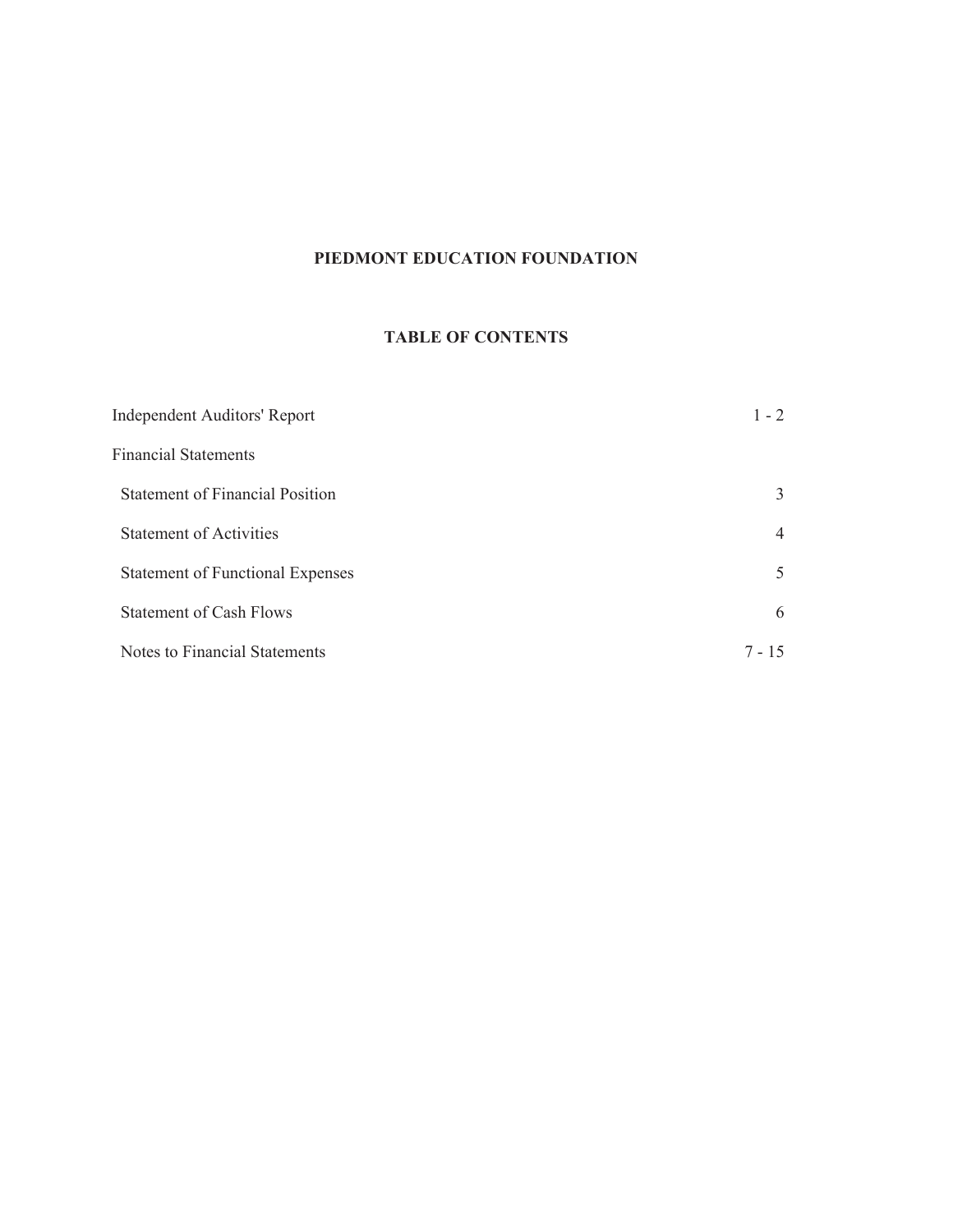

# **INDEPENDENT AUDITORS' REPORT**

To the Board of Directors of Piedmont Education Foundation Piedmont, California

We have audited the accompanying financial statements of Piedmont Education Foundation (a nonprofit organization), which comprise the statement of financial position as of June 30, 2021, and the related statements of activities, functional expenses and cash flows for the year then ended, and the related notes to the financial statements.

## **Management's Responsibility for the Financial Statements**

Management is responsible for the preparation and fair presentation of these financial statements in accordance with accounting principles generally accepted in the United States of America. This includes the design, implementation and maintenance of internal control relevant to the preparation and fair presentation of financial statements that are free from material misstatement, whether due to fraud or error.

#### **Auditors' Responsibility**

Our responsibility is to express an opinion on these financial statements based on our audit. We conducted our audit in accordance with auditing standards generally accepted in the United States of America. Those standards require that we plan and perform the audit to obtain reasonable assurance about whether the financial statements are free from material misstatement.

An audit involves performing procedures to obtain audit evidence about the amounts and disclosures in the financial statements. The procedures selected depend on the auditor's judgment, including the assessment of the risks of material misstatement of the financial statements, whether due to fraud or error. In making those risk assessments, the auditor considers internal control relevant to the entity's preparation and fair presentation of the financial statements in order to design audit procedures that are appropriate in the circumstances, but not for the purpose of expressing an opinion on the effectiveness of the entity's internal control. Accordingly, we express no such opinion. An audit also includes evaluating the appropriateness of accounting policies used and the reasonableness of significant accounting estimates made by management, as well as evaluating the overall presentation of the financial statements.

We believe that the audit evidence we have obtained is sufficient and appropriate to provide a basis for our audit opinion.

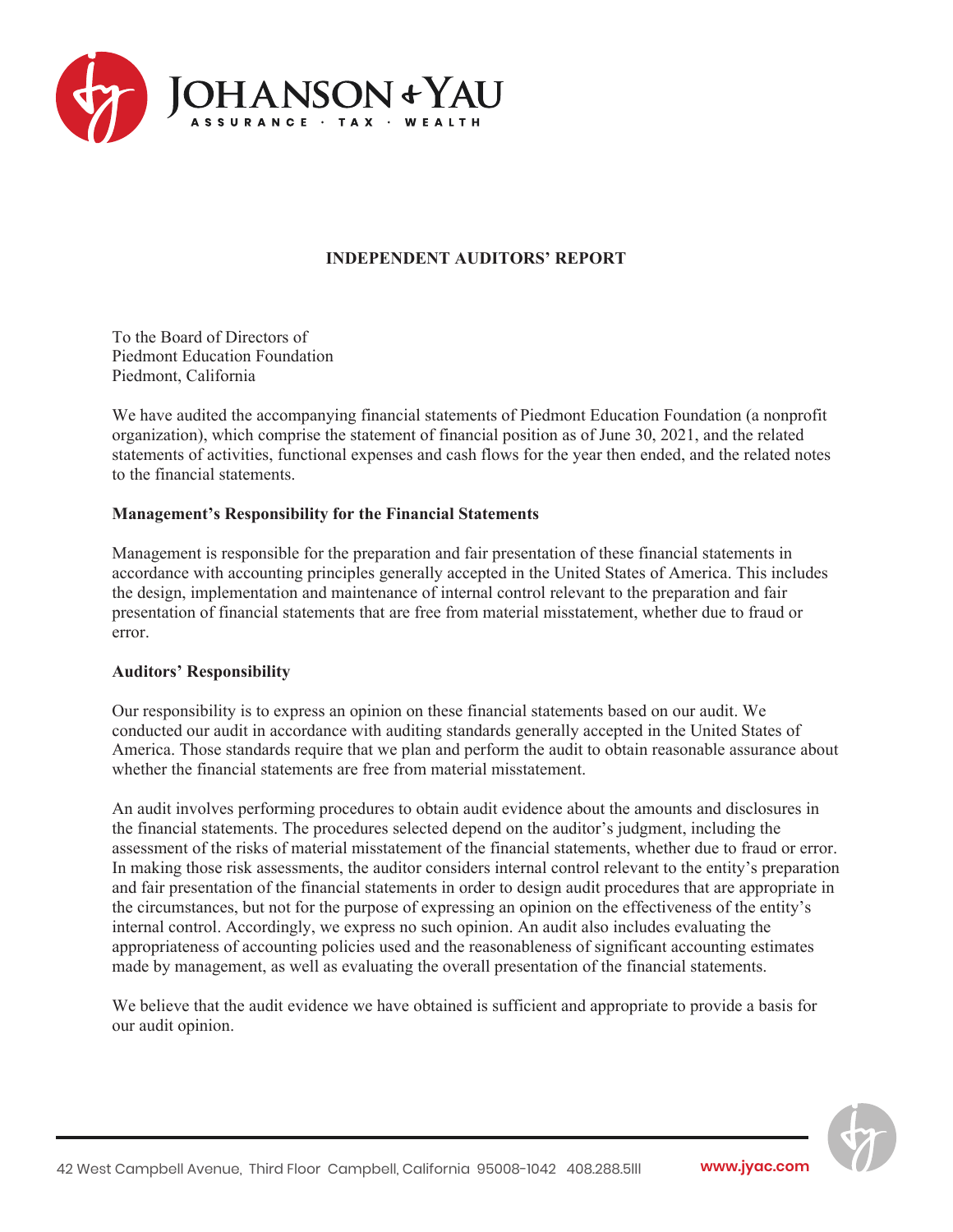#### **Opinion**

In our opinion, the financial statements referred to above present fairly, in all material respects, the financial position of Piedmont Education Foundation as of June 30, 2021, and the changes in its net assets and its cash flows for the year then ended in accordance with accounting principles generally accepted in the United States of America.

#### **Report on Summarized Comparative Information**

We have previously audited Piedmont Education Foundation's 2020 financial statements, and our report dated March 1, 2021, expressed an unmodified opinion on those financial statements. In our opinion, the summarized comparative information presented herein as of and for the year ended June 30, 2020, is consistent, in all material respects, with the audited financial statements from which it has been derived.

*Johanson & Yau Accountancy Corporation* 

Campbell, California February 22, 2022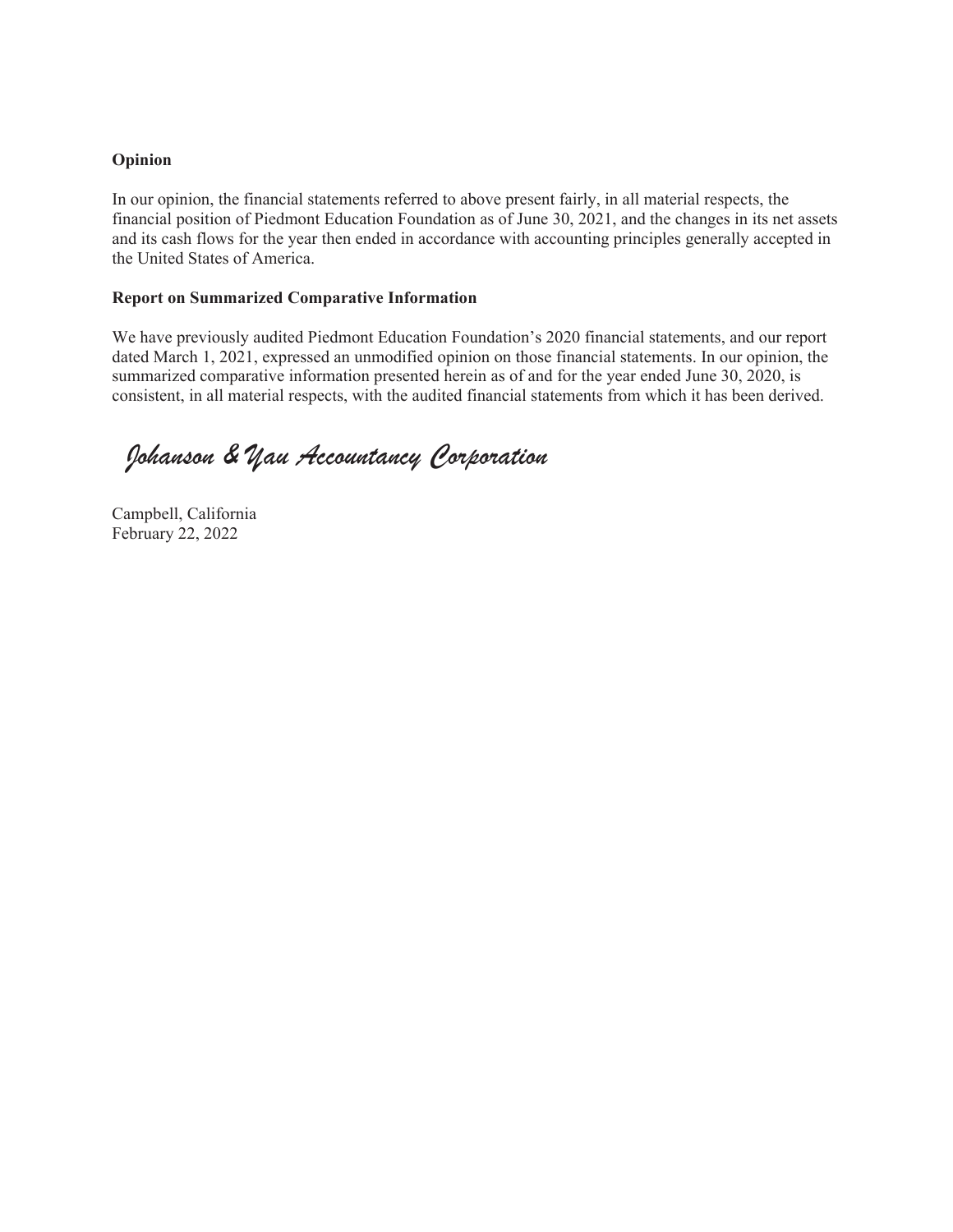## **PIEDMONT EDUCATION FOUNDATION STATEMENT OF FINANCIAL POSITION JUNE 30, 2021 (With Comparative Totals as of June 30, 2020)**

## **ASSETS**

|                           | 2021             |   | 2020       |
|---------------------------|------------------|---|------------|
| Current assets            |                  |   |            |
| Cash and cash equivalents | \$<br>3,847,486  | S | 1,670,635  |
| Investments - Note 2      | 9,481,044        |   | 9,872,603  |
| Pledges receivable        | 59,838           |   | 79,268     |
| Other receivable          | 11,358           |   | 26,402     |
| Scrip inventory           | 21,390           |   | 39,486     |
| Prepaid expenses          | 41,638           |   | 41,638     |
| Total current assets      | 13,462,754       |   | 11,730,032 |
|                           | \$<br>13,462,754 | S | 11,730,032 |

## **LIABILITIES AND NET ASSETS**

| <b>Current</b> liabilities          |              |                  |
|-------------------------------------|--------------|------------------|
| Accounts payable                    | \$<br>25,499 | \$<br>520        |
| Accrued vacation                    | 8,903        | 3,185            |
| Other liabilities                   | 315          | 7,081            |
| Refundable advance - Note 8         |              | 44,327           |
| Total current liabilities           | 34,717       | 55,113           |
| Net assets                          |              |                  |
| Without donor restrictions - Note 4 | 13, 133, 331 | 11,523,677       |
| With donor restrictions - Note 5    | 294,706      | 151,242          |
|                                     | 13,428,037   | 11,674,919       |
|                                     | 13,462,754   | \$<br>11,730,032 |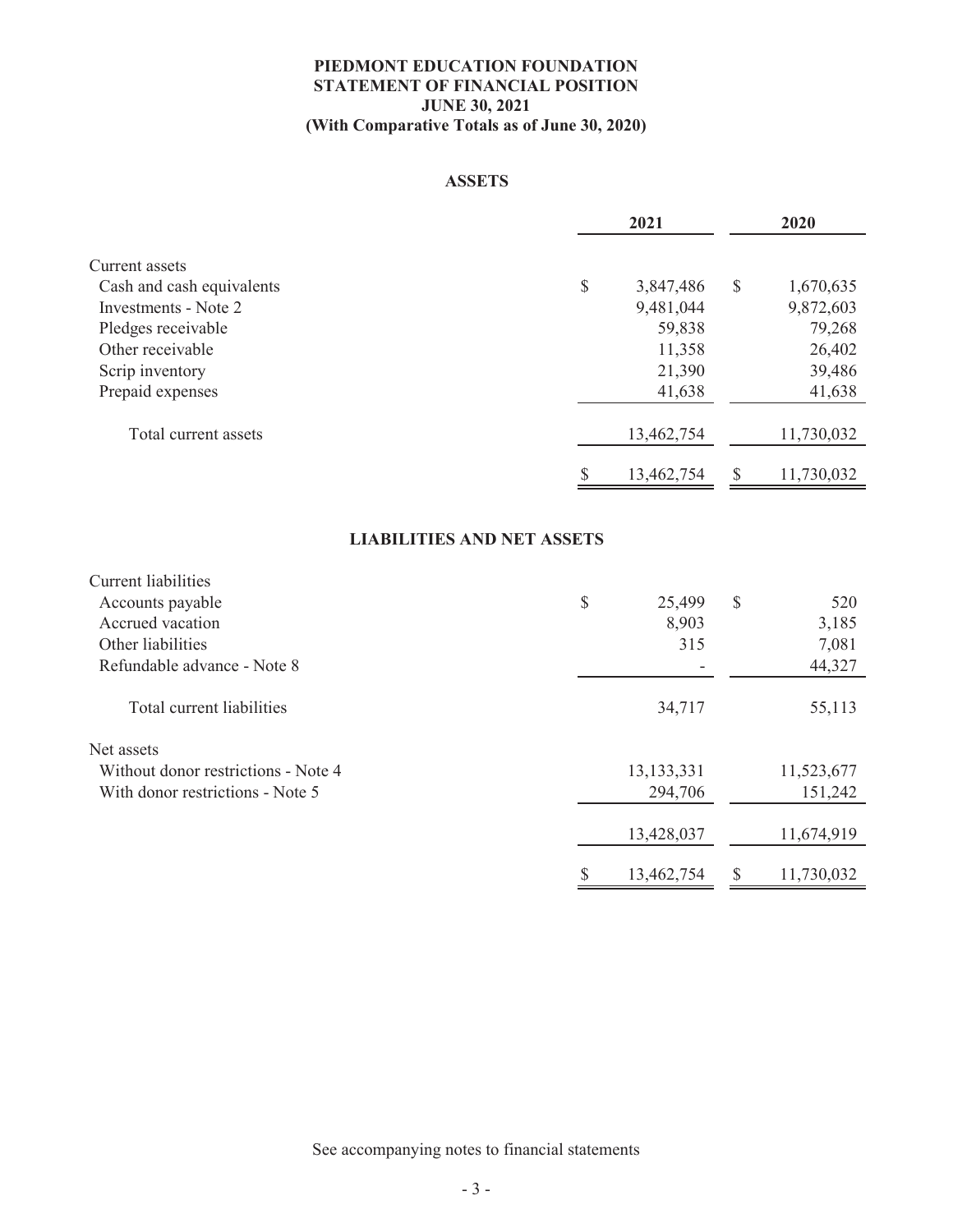## **PIEDMONT EDUCATION FOUNDATION STATEMENT OF ACTIVITIES YEAR ENDED JUNE 30, 2021 (With Comparative Totals for the Year Ended June 30, 2020)**

|                                               |                                      | 2020                                 |                  |                            |
|-----------------------------------------------|--------------------------------------|--------------------------------------|------------------|----------------------------|
|                                               | <b>Without Donor</b><br>Restrictions | With Donor<br>Restrictions           | Total            | Total                      |
| Operating activities:                         |                                      |                                      |                  |                            |
| Support and revenue                           |                                      |                                      |                  |                            |
| Donations                                     | $\mathbb{S}$<br>3,127,464            | 167,595<br>$\mathcal{S}$             | \$<br>3,295,059  | $\mathcal{S}$<br>3,343,670 |
| Special events,                               |                                      |                                      |                  |                            |
| net of expenses of \$43,633                   | 81,093                               |                                      | 81,093           | 129,293                    |
| <b>Registration</b> fees                      | 38,380                               |                                      | 38,380           | 58,073                     |
| Interest and dividends                        | 206,172                              |                                      | 206,172          | 168,457                    |
| Scrip sales,                                  |                                      |                                      |                  |                            |
| net of direct costs of \$510,813              | 15,505                               |                                      | 15,505           | 34,504                     |
| Partner sponsors                              | 50,650                               |                                      | 50,650           | 62,635                     |
| Fiscal sponsorships                           |                                      |                                      |                  | 15,016                     |
| Support services                              |                                      |                                      |                  | 29,807                     |
| Net assets released from restrictions         | 36,941                               | (36, 941)                            |                  |                            |
| Total support and revenue                     | 3,556,205                            | 130,654                              | 3,686,859        | 3,841,455                  |
|                                               |                                      |                                      |                  |                            |
| Expenses                                      |                                      |                                      |                  |                            |
| Program services                              | 3,601,042                            |                                      | 3,601,042        | 3,391,608                  |
| Supporting expenses<br>Management and general | 118,015                              |                                      | 118,015          | 109,077                    |
| Fundraising                                   | 184,474                              |                                      |                  |                            |
|                                               |                                      |                                      | 184,474          | 177,697                    |
| Total expenses                                | 3,903,531                            |                                      | 3,903,531        | 3,678,382                  |
| Change in net assets from operations          | (347, 326)                           | 130,654                              | (216, 672)       | 163,073                    |
| Non-operating activities                      |                                      |                                      |                  |                            |
| Investment return, net - Note 2               | 1,956,980                            | 12,810                               | 1,969,790        | 470,094                    |
| Change in net assets                          | 1,609,654                            | 143,464                              | 1,753,118        | 633,167                    |
| Net assets, beginning of the year             | 11,523,677                           | 151,242                              | 11,674,919       | 11,041,752                 |
| Net assets, end of year                       | \$<br>13, 133, 331                   | 294,706<br>$\boldsymbol{\mathsf{S}}$ | 13,428,037<br>\$ | 11,674,919<br>\$           |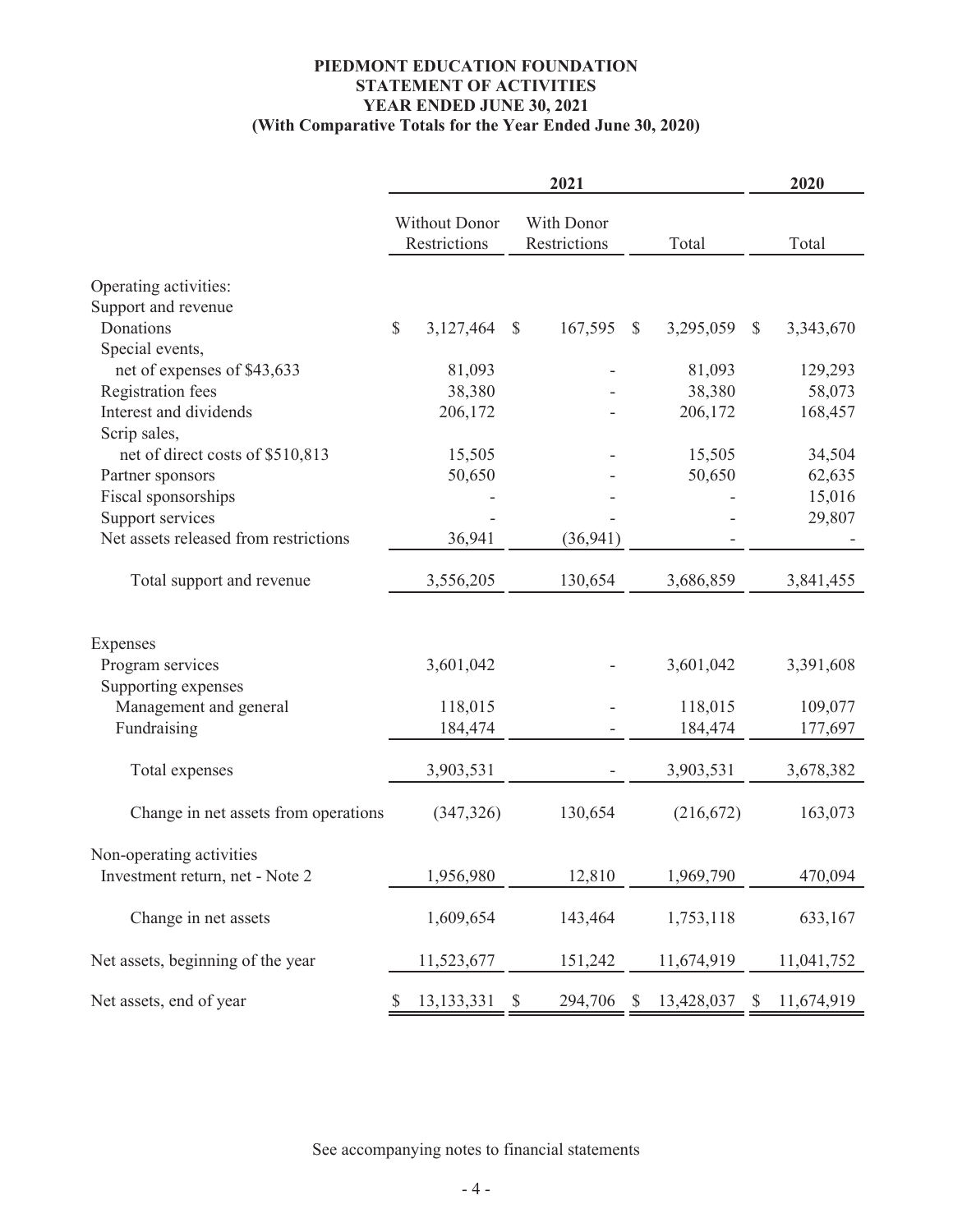## **PIEDMONT EDUCATION FOUNDATION STATEMENT OF FUNCTIONAL EXPENSES YEAR ENDED JUNE 30, 2021 (With Comparative Totals for the Year Ended June 30, 2020)**

|                                            | 2021                       |                         |                    |               | 2020          |
|--------------------------------------------|----------------------------|-------------------------|--------------------|---------------|---------------|
|                                            | Program<br><b>Services</b> | Management<br>& General | <b>Fundraising</b> | <b>Total</b>  | <b>Total</b>  |
| <b>Salaries</b>                            | 130,207<br>\$              | $\mathbb{S}$<br>47,048  | \$<br>73,389       | \$<br>250,644 | 227,575<br>\$ |
| Payroll taxes                              | 10,495                     | 3,628                   | 5,519              | 19,642        | 18,220        |
| Employee benefits                          |                            | 1,020                   |                    | 1,020         | 1,126         |
| Total salaries and related expenses        | 140,702                    | 51,696                  | 78,908             | 271,306       | 246,921       |
| Grants to Piedmont Unified School District | 3,400,792                  |                         |                    | 3,400,792     | 3,136,940     |
| Summer school expenses                     |                            |                         |                    |               | 4,835         |
| Grants to fiscal sponsor recipients        | 36,854                     |                         |                    | 36,854        | 92,842        |
| Credit card fees                           | 4,212                      |                         | 41,262             | 45,474        | 56,699        |
| Printing and publication                   | 11,202                     |                         | 9,899              | 21,101        | 18,750        |
| Professional services                      |                            | 29,460                  | 19,166             | 48,626        | 30,145        |
| Rent                                       |                            | 19,020                  |                    | 19,020        | 18,744        |
| Software and licensing                     | 4,396                      | 1,199                   | 8,812              | 14,407        | 10,370        |
| Advertising                                |                            |                         | 4,187              | 4,187         | 6,163         |
| Insurance                                  |                            | 4,771                   |                    | 4,771         | 6,897         |
| Office supplies                            |                            | 2,474                   | 17                 | 2,491         | 1,057         |
| <b>Bank</b> fees                           | 10                         | $\mathbf{1}$            | 56                 | 67            | 357           |
| Food and beverage                          |                            |                         | 3,217              | 3,217         | 7,164         |
| Bad debt expense                           |                            |                         | 18,631             | 18,631        | 31,067        |
| Telephone and internet                     |                            | 3,024                   |                    | 3,024         | 2,601         |
| Payroll processing                         |                            | 3,845                   |                    | 3,845         | 2,722         |
| Other expenses                             |                            | 289                     | 319                | 608           | 1,099         |
| Website                                    | 2,874                      |                         |                    | 2,874         | 2,996         |
| Repairs and maintenance                    |                            | 2,236                   |                    | 2,236         | 13            |
| Total functional expenses                  | \$3,601,042                | 118,015<br>\$           | 184,474<br>\$      | \$3,903,531   | \$3,678,382   |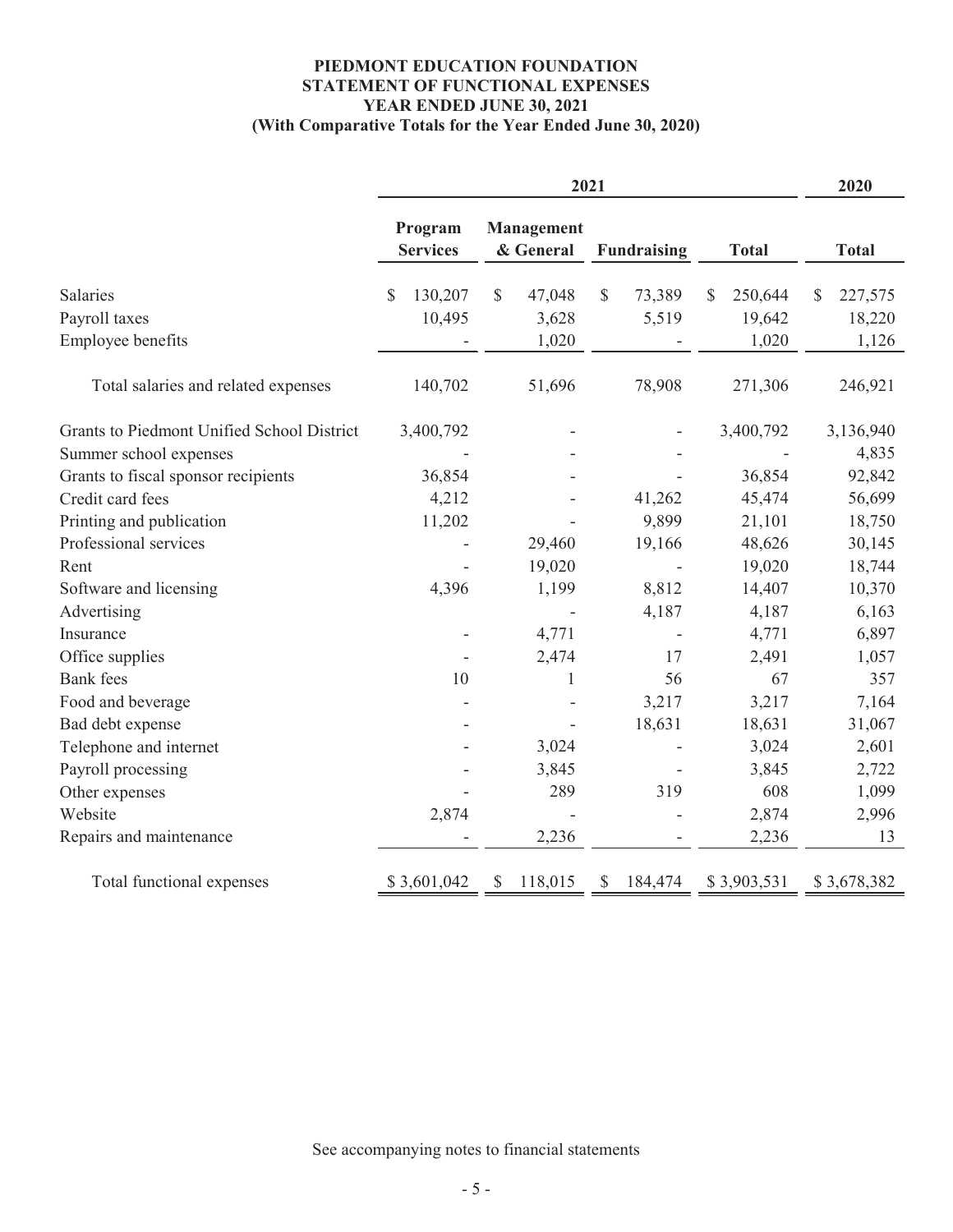## **PIEDMONT EDUCATION FOUNDATION STATEMENT OF CASH FLOWS YEAR ENDED JUNE 30, 2021 (With Comparative Totals for the Year Ended June 30, 2020)**

|                                                      | 2021            |              | 2020           |
|------------------------------------------------------|-----------------|--------------|----------------|
| Cash flow from operating activities                  |                 |              |                |
| Change in net assets                                 | \$<br>1,753,118 | $\mathbb{S}$ | 633,167        |
| Adjustments to reconcile change in net assets to     |                 |              |                |
| net cash used for operating activities               |                 |              |                |
| Net realized and unrealized gain on investments      | (1,996,677)     |              | (499,968)      |
| Forgiveness of refundable advance                    | (44,327)        |              |                |
| Receipt of donated securities                        | (62, 337)       |              | (69, 934)      |
| Bad debt expense                                     | 18,631          |              | 31,066         |
| (Increase) decrease in assets                        |                 |              |                |
| Receivables                                          | 15,843          |              | 37,705         |
| Inventory                                            | 18,096          |              | (17,690)       |
| Prepaid expenses                                     |                 |              | (29,605)       |
| Increase (decrease) in liabilities                   |                 |              |                |
| Accounts payable                                     | 24,979          |              | (206, 621)     |
| Accrued vacation                                     | 5,718           |              | 3,185          |
| Other liabilities                                    | (6,766)         |              | (6,909)        |
| Net cash used for operating activities               | (273, 722)      |              | (125, 604)     |
| Cash flows from investing activities                 |                 |              |                |
| Proceeds from sales of investments                   | 4,143,483       |              | 7,978,980      |
| Purchase of investments                              | (1,692,910)     |              | (10, 566, 415) |
| Net cash provided by (used for) investing activities | 2,450,573       |              | (2,587,435)    |
| Cash flows from financing activities                 |                 |              |                |
| Refundable advance                                   |                 |              | 44,327         |
| Net cash provided by financing activities            |                 |              | 44,327         |
| Net increase (decrease) in cash and cash equivalents | 2,176,851       |              | (2,668,712)    |
| Cash and cash equivalents, beginning of year         | 1,670,635       |              | 4,339,347      |
| Cash and cash equivalents, end of year               | \$<br>3,847,486 | $\$$         | 1,670,635      |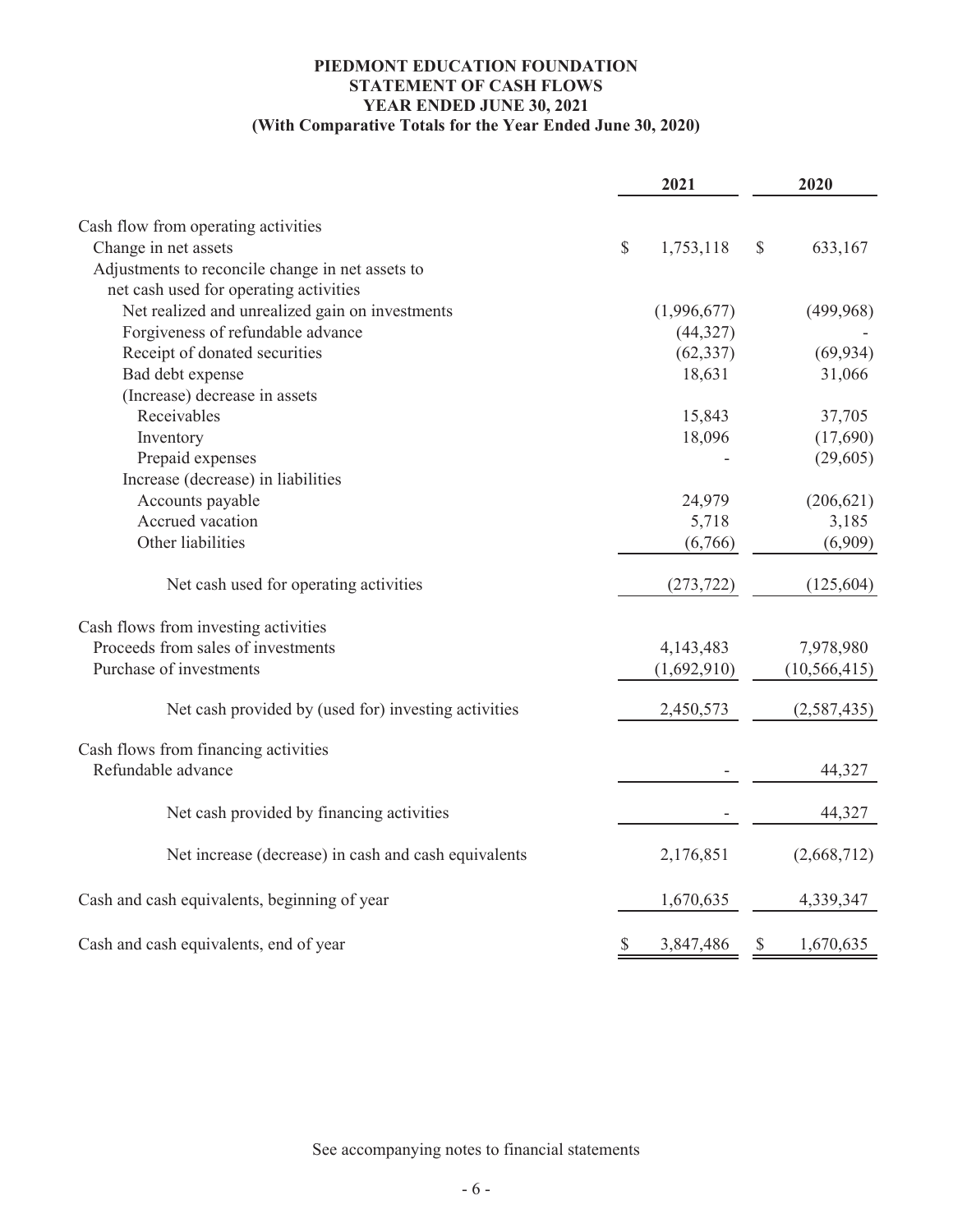## **NOTE 1 - SUMMARY OF SIGNIFICANT ACCOUNTING POLICIES**

Description of Organization - Piedmont Education Foundation (the Foundation) is a California community-based nonprofit corporation founded in 1975. The mission of the Foundation is to provide sustained financial support to Piedmont schools through fundraising and community engagement. This mission supports the Foundation's vision of a school district that has the resources needed to provide students with an outstanding education in a supportive and inclusive environment.

Basis of Accounting - The financial statements have been prepared on the accrual basis of accounting in accordance with generally accepted accounting principles (GAAP), and accordingly, reflect all significant receivables, payables and other liabilities.

Basis of Presentation - The Foundation reports information regarding its financial position and activities according to the following net asset classifications:

> Net assets without donor restrictions - Net assets that are not subject to donor-imposed restrictions and may be expended for any purpose in performing the primary objectives of the Foundation. These net assets may be used at the discretion of the Foundation's management and the board of directors.

Net assets with donor restrictions - Net assets subject to stipulations imposed by donors and grantors. Some donor restrictions are temporary in nature; those restrictions will be met by actions of the Foundation or by the passage of time. Other donor restrictions are perpetual in nature, whereby the donor has stipulated the funds be maintained in perpetuity.

Measure of Operations - The statement of activities reports all changes in net assets, including changes in net assets from operating and non-operating activities. Operating activities consist of those items attributable to the Foundation's ongoing program services and interest and dividends earned on investments. Non-operating activities are limited to resources that generate return from investments and other activities considered to be of a more unusual or nonrecurring nature.

Revenue Recognition - The Foundation recognizes revenue on the accrual basis of accounting. The Foundation's primary revenue sources are its annual giving campaign, grants and awards from local foundations and donations from individuals and corporations.

Contributions are recognized when the donor makes a pledge to give that is, in substance, an unconditional promise. Contributions are recorded as net assets without donor restrictions or with donor restrictions depending on the nature of donor-imposed restrictions, if any, and upon whether the restrictions are met in the current year.

Donor-restricted contributions are reported as increases in net assets with donor restrictions, depending on the nature of the restrictions. When a restriction expires, net assets with donor restriction are reclassified to net assets without donor restrictions and reported in the statement of activities as net assets released from restrictions.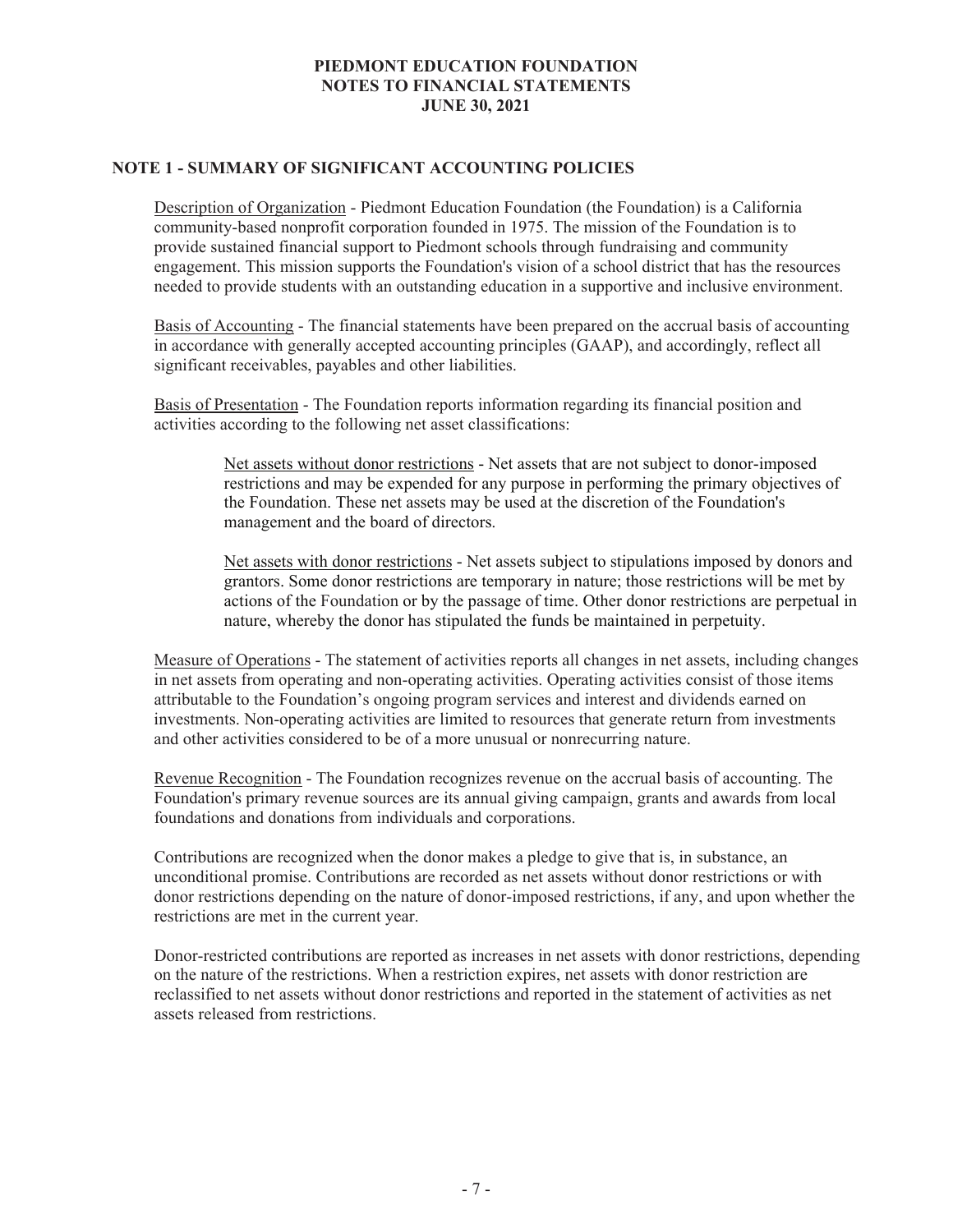## **NOTE 1 - SUMMARY OF SIGNIFICANT ACCOUNTING POLICIES (Continued)**

Donations in-kind - In-kind donations are recorded at their estimated fair market value on the day of donation. Contributed services, which require a specialized skill which the Foundation would have paid for if not donated, are recorded at their estimated fair market value at the time the services are rendered. During the year ended June 30, 2021, the Foundation received in-kind donations totaling \$27,904. In-kind donations are included in special events in the statement of activities and are offset by like amounts included in expenses. The Foundation also received donated services that do not require expertise but which are nonetheless central to the Foundation's operations. These contributed services are not reflected in the financial statements.

Cash and Cash Equivalents - For purposes of the statement of cash flows, the Foundation considers all highly liquid investments available for current use with an initial maturity of three months or less to be cash equivalents.

Investments - The Foundation carries investments in marketable securities with readily determinable fair values in the statement of financial position as reported by the investment broker. Unrealized gains and losses resulting from market fluctuations are included in the statement of activities in the period such fluctuations occur. Dividend and interest income are accrued when earned and recorded as unrestricted revenue unless income is restricted by the donor.

Pledges Receivable and Allowance for Doubtful Pledges - Pledges receivable consist of unconditional promises to give. Unconditional promises to give that are expected to be collected in more than one year are recorded at the present value of their future cash flows. An allowance for doubtful pledges is recorded, as considered necessary, based on management's analysis of specific unconditional pledges and on the Foundation's prior experience. As of June 30, 2021, there was no allowance for doubtful pledges.

Scrip Inventory - Inventory is valued at lower of cost or market and consists of gift certificates.

Use of Estimates - The preparation of financial statements in conformity with generally accepted accounting principles requires management to make estimates and assumptions that affect certain reported amounts and disclosures. Accordingly, actual results could differ from those estimates.

Functional Allocation of Expenses - The costs of providing program and other activities have been summarized on a functional basis in the statement of functional expenses. Accordingly, certain costs have been allocated among the program and support services benefited based on management's estimate. The significant expenses that are allocated include salaries and related expenses, which are allocated based on estimates of time and effort, as well as credit card fees, printing and publication, professional services, and software and licensing, which are allocated based on estimates of usage.

Income Taxes - The Foundation is exempt from federal and state income taxes under section  $501(c)(3)$ of the Internal Revenue Code and Section 23701(d) of the California Code. The Foundation is a publicly supported organization. The Foundation's tax filings are subject to audit by various taxing authorities.

Fair Value of Financial Instruments - The carrying value of cash and accounts payable approximates fair value due to the short maturity of these instruments. The carrying value of long-term debt approximates fair value based on discounting the projected cash flows using market rates available for similar maturities. None of the financial instruments are held for trading purposes.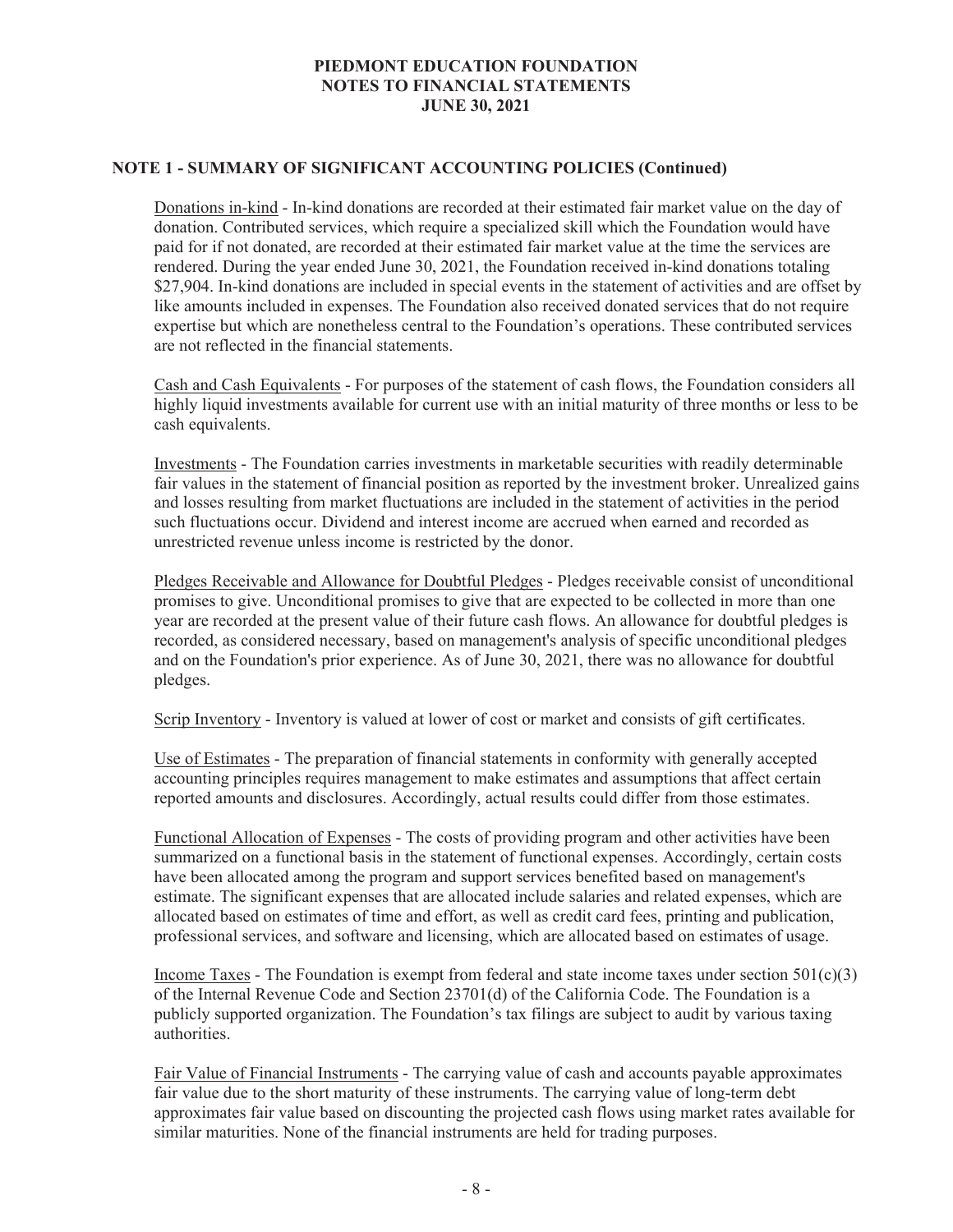### **NOTE 1 - SUMMARY OF SIGNIFICANT ACCOUNTING POLICIES (Continued)**

Fiscal Sponsor - The Foundation entered into a memorandum of understanding to become a fiscal sponsor for Wall of Honor, an organization that honors veterans and those who have served the country. The Foundation did not raise and distribute any funds on behalf of Wall of Honor during the year ended June 30, 2021. See Note 5 for the remaining balance to be distributed to Wall of Honor.

The Foundation entered into a memorandum of understanding to become a fiscal sponsor for the Piedmont Sports Hall of Fame, an organization that honors Piedmont High School (PHS) athletes, coaches, administrators, boosters and community members who have made outstanding contributions to PHS athletics. The Foundation did not raise and distribute any funds on behalf of Hall of Fame during the year ended June 30, 2021. See Note 5 for the remaining balance to be distributed to Hall of Fame.

The Foundation entered into a memorandum of understanding to become a fiscal sponsor for Piedmont Art Fund, an organization that raises money for arts and to organize arts events. The Foundation raised \$37,486 and distributed \$28,872 on behalf of Piedmont Art Fund during the year ended June 30, 2021. See Note 5 for the remaining balance to be distributed to Piedmont Art Fund.

The Foundation entered into a memorandum of understanding to become a fiscal sponsor for Wellness Center Support Committee, an organization that raises money for Piedmont Unified School District (PUSD) Wellness Center. The Foundation raised \$63,470 and distributed \$6,542 on behalf of Wellness Center Support Committee during the year ended June 30, 2021. See Note 5 for the remaining balance to be distributed to Wellness Center Support Committee.

The Foundation entered into a memorandum of understanding to become a fiscal sponsor for Students for Solar, an organization that raises money for PUSD Students for Solar Committee. The Foundation raised \$60,389 and distributed \$1,440 on behalf of Students for Solar Committee during the year ended June 30, 2021. See Note 5 for the remaining balance to be distributed to Students for Solar Committee.

Prior Year Information - The financial statements include certain prior year summarized comparative information in total but not by net asset class. Such information does not include sufficient detail to constitute a presentation in conformity with generally accepted accounting principles. Accordingly, such information should be read in conjunction with the Foundation's financial statements for the year ended June 30, 2020, from which the summarized information was obtained.

New Accounting Pronouncement Adopted - In May 2014, Financial Accounting Standards Board (FASB) issued Accounting Standards Update (ASU) 2014-09, Revenue from Contracts with Customers, as amended (Topic 606). The five step process in the new guidance may necessitate more judgment and estimation within the revenue recognition process than required under existing pronouncements, including identifying performance obligations in the contract, estimating the amount of variable consideration to include in the transaction price and allocating the transaction price to each separate performance obligation. This new guidance is effective for annual reporting periods beginning after December 15, 2019 and may be applied using either a full retrospective or a modified retrospective approach upon adoption. The Foundation adopted this ASU on July 1, 2020. The adoption did not have an impact on the Foundation's change in net assets.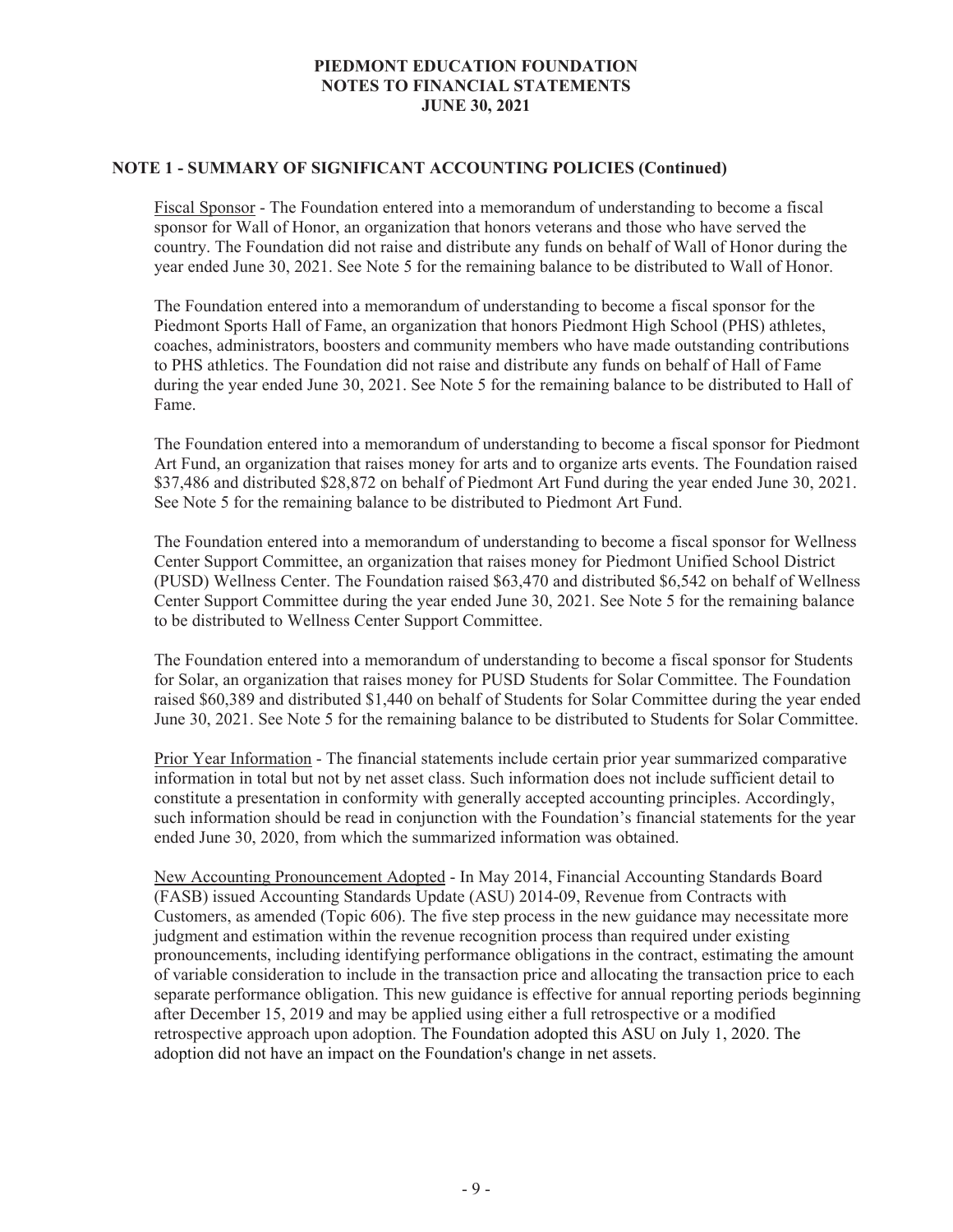### **NOTE 1 - SUMMARY OF SIGNIFICANT ACCOUNTING POLICIES (Continued)**

New Accounting Pronouncement Adopted (Continued) - The FASB issued ASU 2018-13, Fair Value Measurement (Topic 820): Disclosure Framework-Changes to the Disclosure Requirements for Fair Value Measurement. The ASU was issued to improve the effectiveness of disclosure requirements for recurring and nonrecurring fair value measurements by removing, modifying and adding certain disclosures. The ASU is effective for years beginning after December 15, 2019. The Foundation adopted this ASU on July 1, 2020. There was no impact to net assets as a result of adopting this standard.

New Accounting Pronouncement Not Adopted - In February 2016, the FASB issued new accounting guidance for leases. The new guidance requires lessees to recognize lease assets and lease liabilities for all leases with terms more than 12 months in the statement of financial position and disclose key information about leasing agreements. This new guidance is effective for annual reporting periods beginning after December 15, 2021 with early adoption permitted. The Foundation is currently evaluating the impact of adopting this standard on its financial statements.

Concentration of Credit Risk - The Foundation maintains cash deposits in excess of federally insured limits.

At June 30, 2021, 31% of pledges receivable was from one donor.

Subsequent Events - Subsequent events were evaluated through February 22, 2022, the date the financial statements were available to be issued.

## **NOTE 2 - INVESTMENTS**

Generally accepted accounting principles establish a hierarchy to prioritize the inputs to valuation techniques used to measure fair value. The hierarchy gives the highest ranking to fair values determined using unadjusted quoted prices in active markets for identical assets (Level 1) and the lowest ranking to fair values determined using methodologies and models with unobservable inputs (Level 3). Observable inputs are those that market participants would use in pricing the assets based on market data obtained from sources independent of the Foundation. Unobservable inputs reflect the Foundation's assumption about the inputs market participants would use in pricing the asset or liability developed based on the best information available in the circumstances.

The fair value hierarchy is categorized into three levels based on the inputs as follows:

Level 1 - Values are unadjusted quoted prices for identical assets or liabilities in active markets accessible at the measurement date.

Level 2 - Inputs include quoted prices for similar assets or liabilities in active markets, quoted prices from those willing to trade in markets that are not active or other inputs that are observable or can be corroborated by market data for the term of the instrument. Such inputs include market interest rates and volatilities, spreads and yield curves.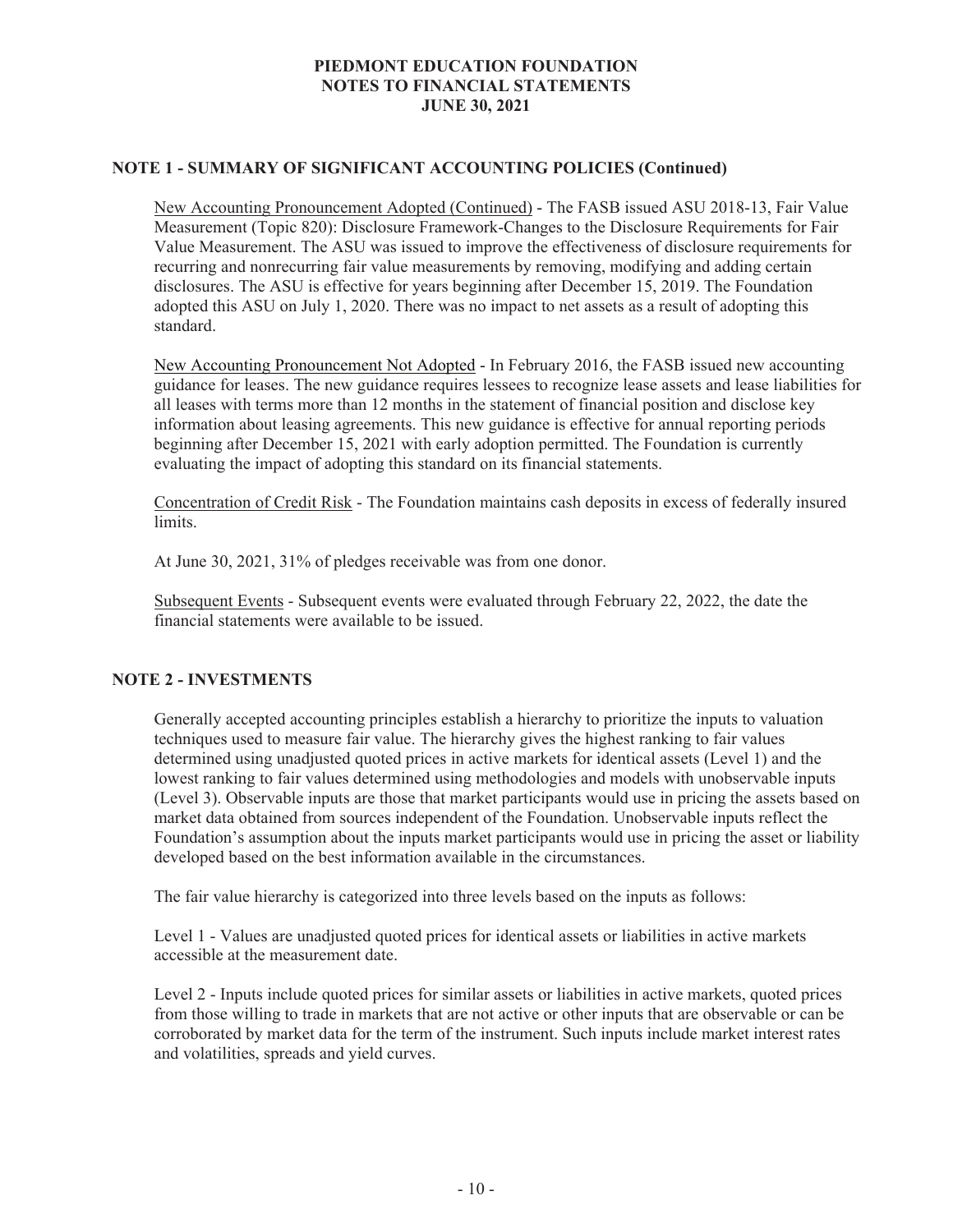#### **NOTE 2 - INVESTMENTS (Continued)**

Level 3 - Certain inputs are unobservable (supported by little or no market activity) and significant to the fair value measurement. Unobservable inputs reflect the Foundation's best estimate of what hypothetical market participants would use to determine a transaction price for the asset or liability at the reporting date.

The Foundation's investments recorded at fair value, have been categorized based upon a fair value hierarchy in accordance with generally accepted accounting principles. The following table presents information about the Foundation's assets measured at fair value.

|                         | Level 1         | Level 2   |   | Level 3 |   | Total     |
|-------------------------|-----------------|-----------|---|---------|---|-----------|
|                         |                 |           |   |         |   |           |
| Mutual funds            | \$<br>4,643,550 | \$        | S |         | S | 4,643,550 |
| Exchange traded funds   | 1,066,710       |           |   |         |   | 1,066,710 |
| Equities                | 2,355,796       |           |   |         |   | 2,355,796 |
| Asset backed securities | 293,522         |           |   |         |   | 293,522   |
| Corporate bonds         |                 | 691,894   |   |         |   | 691,894   |
| US treasury securities  |                 | 429,572   |   |         |   | 429,572   |
|                         |                 |           |   |         |   |           |
|                         | 8,359,578       | 1,121,466 | S |         |   | 9,481,044 |

Net investment return consisted of the following for the year ended June 30, 2021:

| Net realized and unrealized investment gains | 1,996,677 |
|----------------------------------------------|-----------|
| Less investment fees                         | (26,887)  |
|                                              |           |
|                                              | 1,969,790 |

### **NOTE 3 - LIQUIDITY AND AVAILABILITY**

The following represents the Foundation's financial assets available within one year of the date of the statement of financial position for general expenditure:

| Cash and cash equivalents                            | <sup>S</sup> | 3,847,486  |
|------------------------------------------------------|--------------|------------|
| Investments, less net assets with donor restrictions |              |            |
| of \$294,706                                         |              | 9,186,338  |
| Pledges receivable                                   |              | 59,838     |
| Other receivable                                     |              | 11,358     |
|                                                      |              |            |
|                                                      |              | 13,105,020 |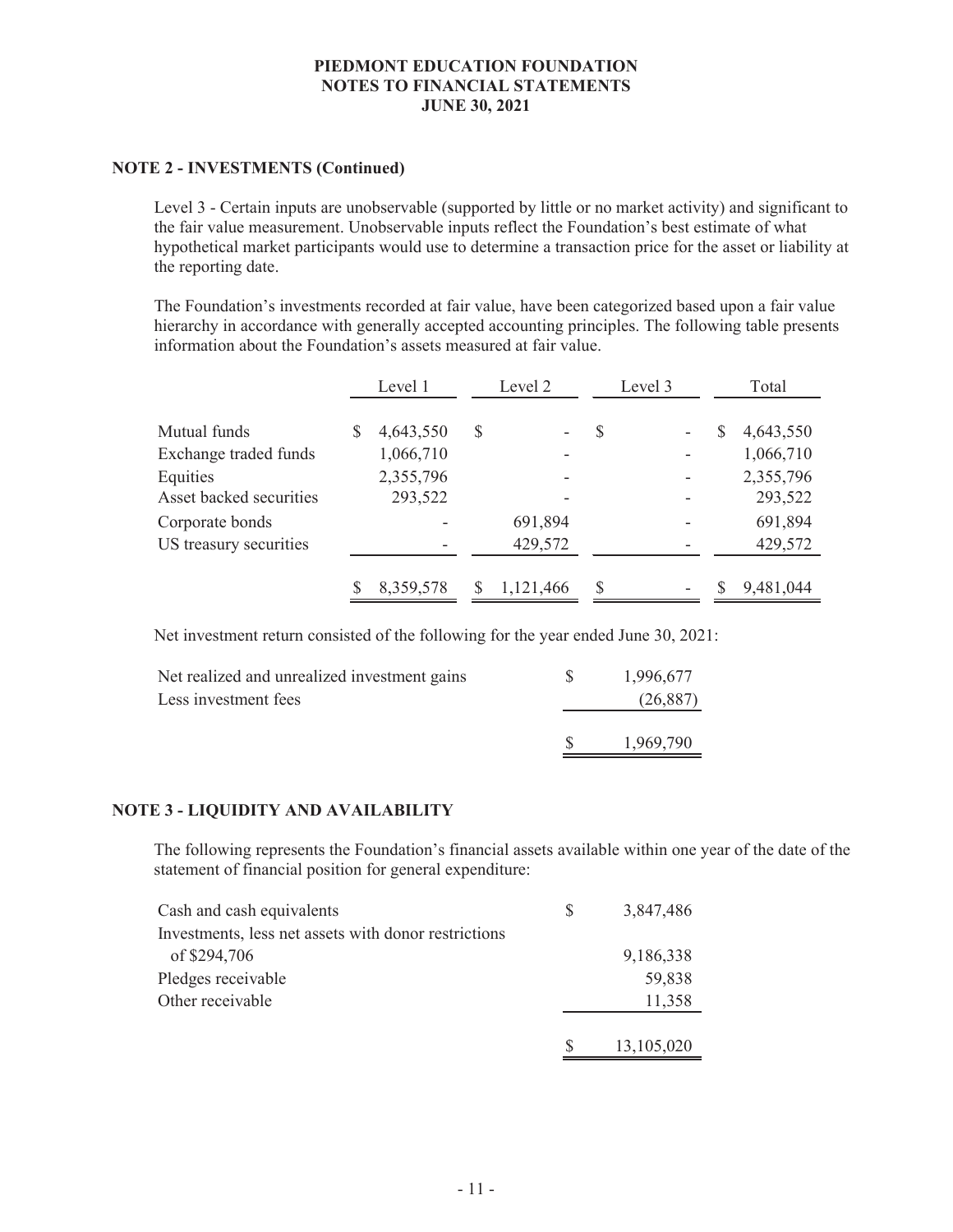## **NOTE 3 - LIQUIDITY AND AVAILABILITY (Continued)**

As part of the Foundation's liquidity management, it has a policy to structure its financial assets to be available as its general expenditures, liabilities and other obligations become due. In addition, the Foundation invests cash in excess of daily requirements in short-term investments.

## **NOTE 4 - BOARD DESIGNATED ENDOWMENT**

The components of net assets without donor restrictions at June 30, 2021 are as follows:

| Board designated endowment fund | 9,232,002    |
|---------------------------------|--------------|
| Undesignated                    | 3,901,329    |
|                                 |              |
|                                 | 13, 133, 331 |

The Board of Directors established the Piedmont Education Foundation Endowment Fund to generate sufficient income from earnings to fund annual needs and to provide a source of funds against possible future financial challenges. The Foundation's policy of appropriating endowment funds for distribution to the school district is to distribute an amount not to exceed 5% of the rolling three-year average of the ending market value as of December 31.

The Foundation considers the following factors in deciding whether to appropriate or accumulate endowment funds: the duration and preservation of the fund, the needs of Piedmont schools, general economic conditions, the possible effect of inflation and deflation, the expected rate of return from income and the appreciation of investments, other resources of the Foundation and the investment policies of the Foundation.

The Foundation has adopted investment spending policies for endowment assets that attempt to provide a predictable stream of funding to the PUSD while seeking to maintain the endowment assets. The Foundation expects its endowment funds over time to provide an average rate of return of at least 6% annually. Actual returns in a given year may vary from this amount.

The following summarizes the activity in the board designated endowment for the year ended June 30, 2021:

| Board-designated endowment, beginning of the year | 7,366,540  |
|---------------------------------------------------|------------|
| Investment income, net                            | 2,170,155  |
| Endowment contributions                           | 70,587     |
| Distribution for PUSD grant                       | (375, 280) |
|                                                   |            |
|                                                   | 9,232,002  |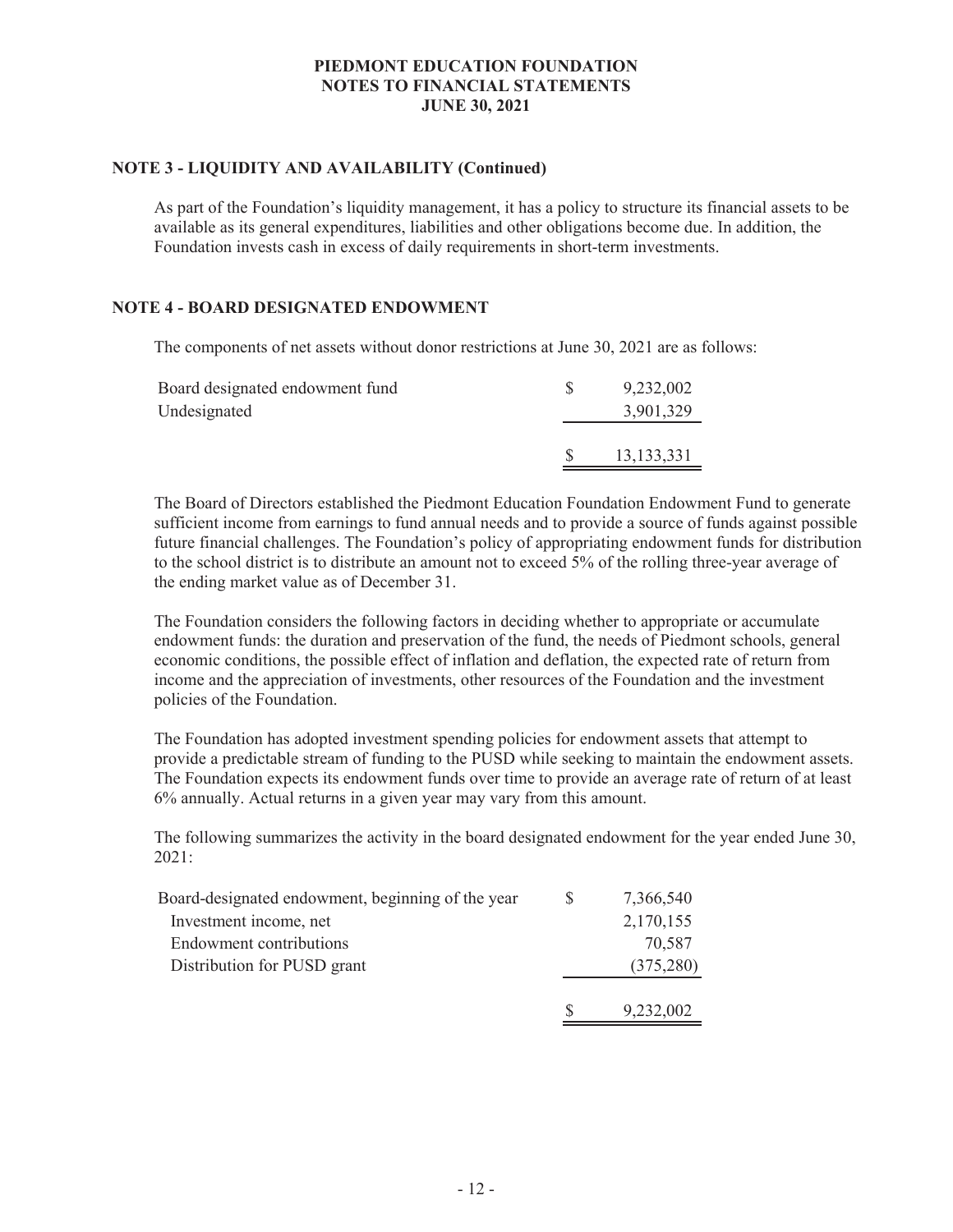#### **NOTE 5 - NET ASSETS WITH DONOR RESTRICTIONS**

At June 30, 2021, the Foundation's net assets with donor restrictions consisted of the following:

| Wall of Honor                                | \$ | 9,016   |
|----------------------------------------------|----|---------|
| Piedmont Arts Fund                           |    | 98,794  |
| Hall of Fame                                 |    | 159     |
| Other school programs                        |    | 14,248  |
| <b>Wellness Center Support Committee</b>     |    | 56,929  |
| <b>Students for Solar</b>                    |    | 58,949  |
| Robert Dean Faberman Memorial Fund           |    | 27,364  |
| <b>Stanley Price Memorial Endowment Fund</b> |    | 29,247  |
|                                              | S  | 294,706 |
|                                              |    |         |

#### Endowments

The Stanley Price Memorial Fund is to support school libraries and the Robert Dean Faberman Memorial Fund is to encourage declamation among Piedmont High School students and to foster awareness among high school student of the dangers of drunk driving. The endowments are subject to donor restrictions that stipulate the original principal of the gift is to be held and invested by the Foundation indefinitely and income from the fund is to be expended for the purposes stipulated. As required by generally accepted accounting principles, net assets associated with endowment funds are classified and reported based on the existence or absence of donor-imposed restrictions.

The Foundation is subject to the State Prudent Management of Institutional Funds Act (SPMIFA) and, therefore, classifies amounts in its donor-restricted endowment funds as net assets with donor restrictions until the Board appropriates amounts for expenditure and any purpose restrictions have been met. The Board of the Foundation has interpreted SPMIFA as requiring the maintenance of only the original gift amount contributed to an endowment fund, unless a donor stipulates the contrary. As a result of this interpretation, the Foundation would consider the fund to be underwater if the fair value of the fund is less than the sum of (1) the original value of initial and subsequent gifts donated to the fund and (2) any accumulations to the fund that are required to be maintained in perpetuity in accordance with applicable donor gift instrument. The Foundation has interpreted SPMIFA to permit spending from underwater funds in accordance with prudent measures required under the law. The fund is not currently underwater.

In accordance with SPMIFA, the Foundation considers the following factors in making a determination to appropriate or accumulate donor-restricted endowment funds: (1) the duration and preservation of the fund, (2) the purpose of the donor-restricted endowment fund, (3) general economic conditions, (4) the possible effect of inflation and deflation, (5) the expected total return from income and the appreciation of investments, (6) other resources of the Foundation, and (7) the Foundation's investment policies.

The Foundation has adopted investment and spending policies for the endowment assets that attempt to subject the fund to low investment risk. The current spending policy is not expected to allow the Foundation 's endowment fund to grow as a result of investment returns. This is consistent with the Foundation's objectives to preserve endowment assets without subjecting them to substantial risk.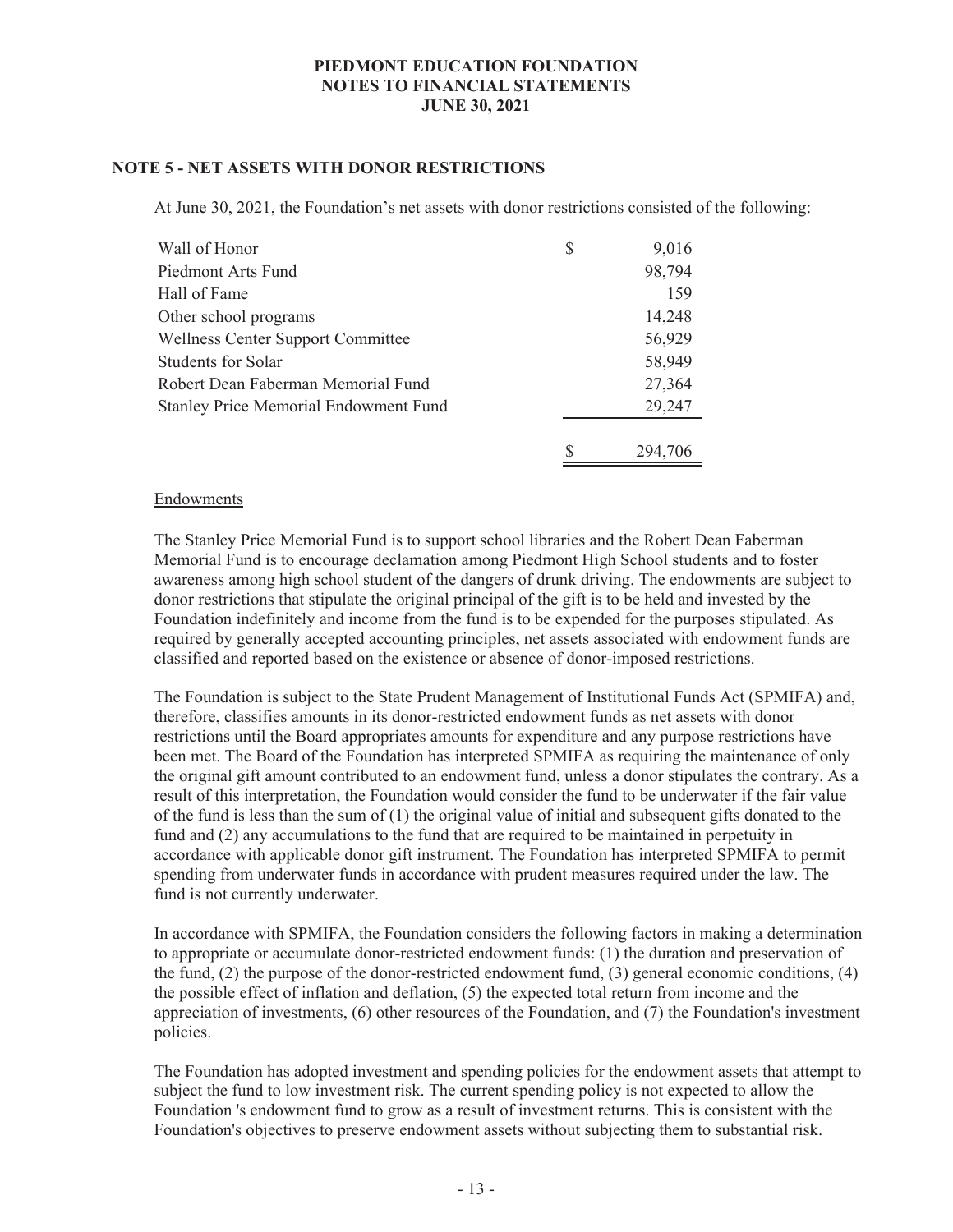#### **NOTE 5 - NET ASSETS WITH DONOR RESTRICTIONS (Continued)**

At June 30, 2021, the endowment fund is composed of:

| Amounts required to be held in perpetuity<br>Investment income available for expenditure | 20,000<br>36,611 |
|------------------------------------------------------------------------------------------|------------------|
|                                                                                          | 56,611           |

The following summarizes the activity in the donor restricted endowment fund for the year ended June 30, 2021:

| Endowment fund, beginning of year<br>Investment income | 43,801<br>12,810 |
|--------------------------------------------------------|------------------|
| Endowment fund, end of year                            | 56,611           |

#### **NOTE 6 - LEASES**

The Foundation entered into a facility use agreement with the City of Piedmont for use of the Piedmont Veterans Hall, which is owned and operated by the City. The agreement expired in December 2020 and is now on a month-to-month basis. Total rent expense for facilities was \$19,020 for the year ended June 30, 2021.

## **NOTE 7 - RELATED PARTY TRANSACTIONS**

Donations from Foundation board members totaled \$210,795 for the year ended June 30, 2021.

#### **NOTE 8 - REFUNDABLE ADVANCE**

In May 2020, the Foundation entered into a promissory note with Bank of America to borrow \$44,327 under the Paycheck Protection Program (PPP). The unsecured note payable bears an interest rate of 1%. Principal and interest payments are deferred during the first six months. Under the terms of the PPP, the loan was forgiven and recognized as revenue in March 2021, as the funds were used for qualified expenses as described in the Coronavirus Aid, Relief, and Economic Security Act (CARE Act).